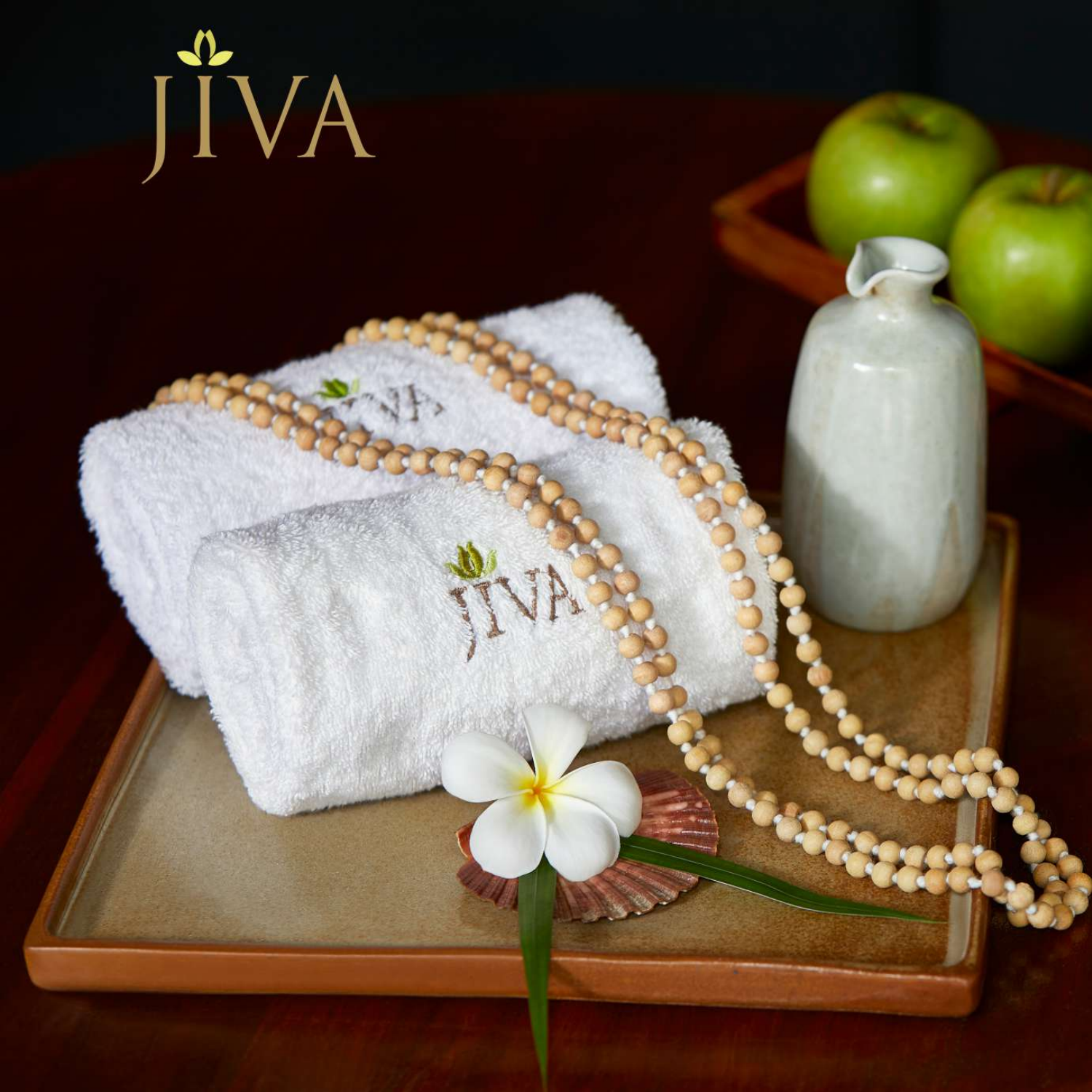



## **AYURVEDA PACKAGES**

**Consultation** Trupti Abhyanga Vishrama Dincharya Udvartanam Mukhalepa Vishuddhi





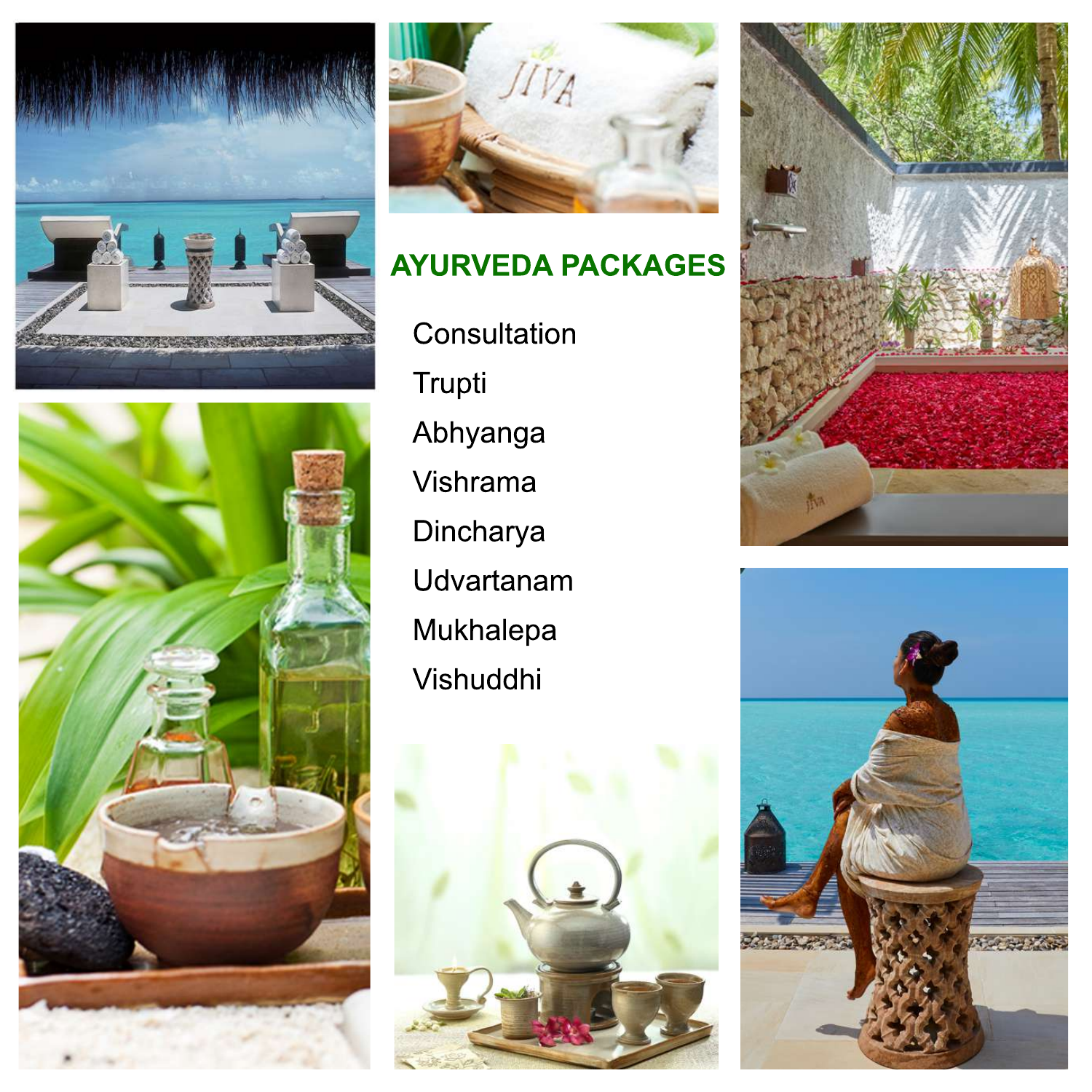## **DE STRESS (SHAMANA)**

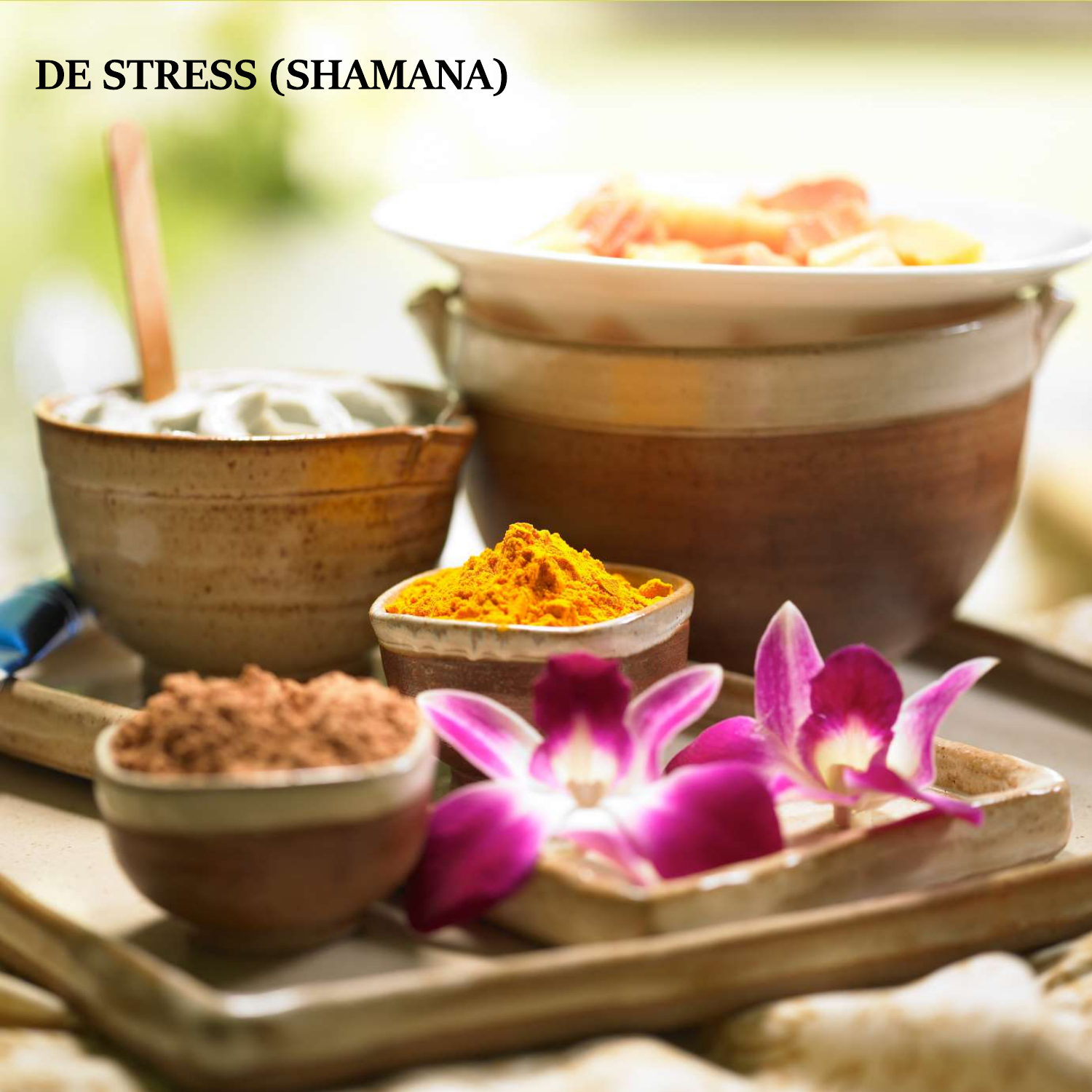### **DE STRESS (SHAMANA) 3 DAYS PACKAGE**

#### **Day 1**

*Consultation with the Wellness Physician which focuses on general wellbeing, healthy diet & Lifestyle. Duration: 30 minutes*

#### **Trupti (Contentment)**

*Embrace harmony & lose yourself in this entrancing experience designed to suit for jet lag*

#### **Day 2**

#### **Abhyanga with Swedana & Herbal Snana**

*The medicated herbal oil application which will help to enhance blood circulation, reduce stress & remove fatigue, pains Duration: 90 minutes*

#### **Day 3**

**Jiva Facial:***You can select any one from our extensive facial menu Duration: 60 minutes*

#### **Day 4**

**Inclusions** *Complimentary music therapy CD 2 personalized yoga sessions Special healthy cuisine from the chef according to the Prakruthi*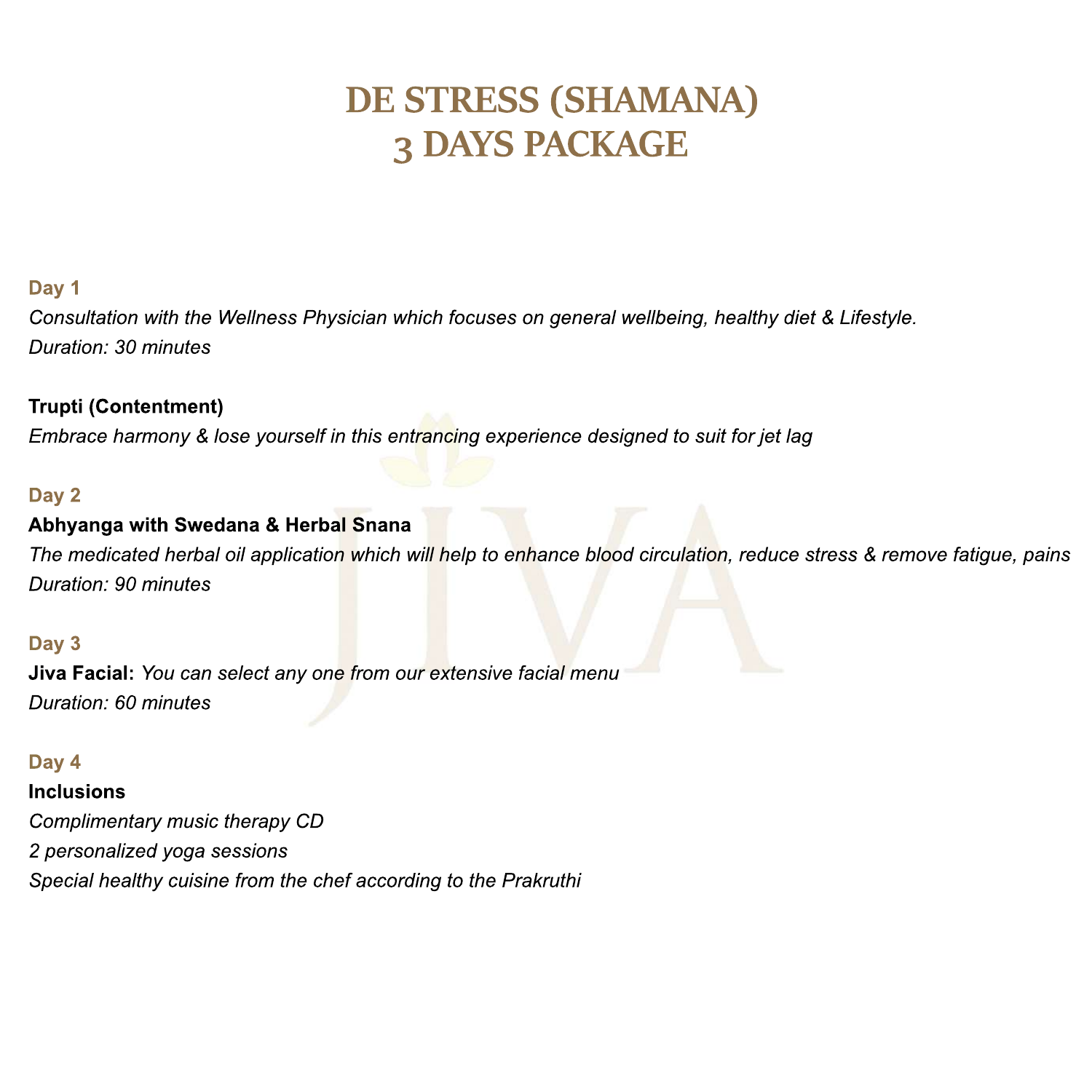### **DETOX (SHUDDHI)**

Wellness through Yoga

- 
- 
- 
- Lie flat on the back.<br>• Bend the knees bringing them close to the button of the fingers pointing<br>• Position the hands by the sides of the head with the fingers pointing

ww apart

- Position the nanos by the states of the head three states of the head to specific the crown of the head and torso, placing the crown of What the body stable and steady and then raise the body up by<br>straightening the arms and legs.
- 
- 
- 
- 
- straightening the arms and legs.<br>• Try to arch the back as much as possible.<br>• Hold the final pose for as long as comfortable breathing normally.<br>• Slowly lower the body gently back down on to the floor.<br>This is 1 round. · Practise up to 3 rounds.
- 

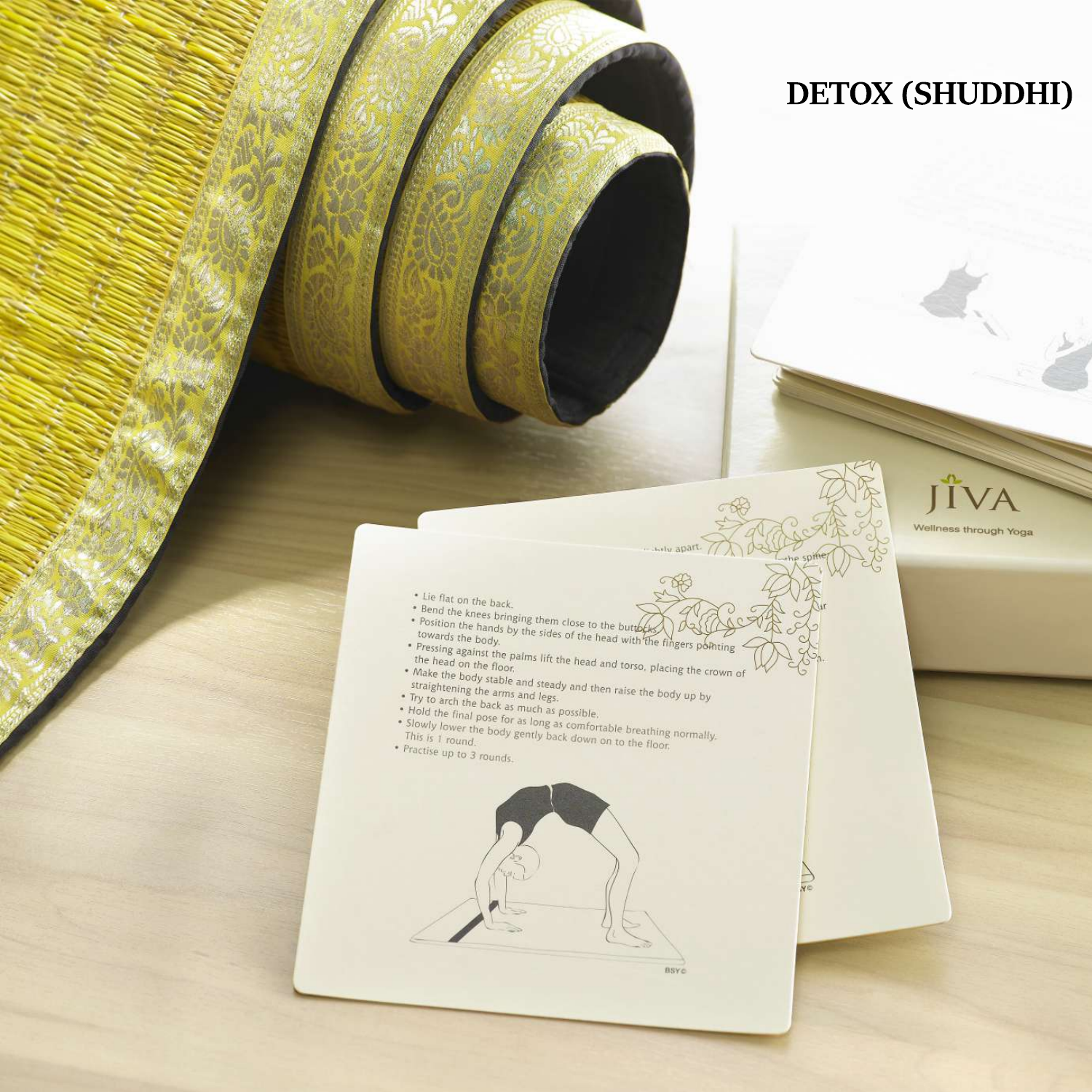# **DETOX (SHUDDHI) 7 DAYS PACKAGE**

#### **Day 1**

*Consultation with the Wellness Physician which focuses on general wellbeing, healthy diet & Lifestyle Duration: 30 minutes*

#### **Trupti (Contentment)**

*Embrace harmony & lose yourself in this entrancing experience designed to suit for jet lag Duration: 120 minutes*

#### **Day 2**

#### **Vishrama (Deep Muscular)**

*A deep muscular massage with hot compress for profound relaxation Duration: 120 minutes*

#### **Day 3**

#### **Dincharya**

*This program gives you an experience of the physical cleansing process in the daily routine wherein each of your senses is carefully looked after Duration 120 minutes*

#### **Day 4, Day 5, Day 6**

**Udvartanam**. *This is a body toning program. Duration: 75 minutes*

#### **Day 7**

**Mukhalepa (Herbal facial)**  *Duration: 60 minutes*

#### **Inclusions**

3 *personalized Yoga sessions A complimentary music therapy CD Special healthy cuisine from the chef according to the Prakruthi*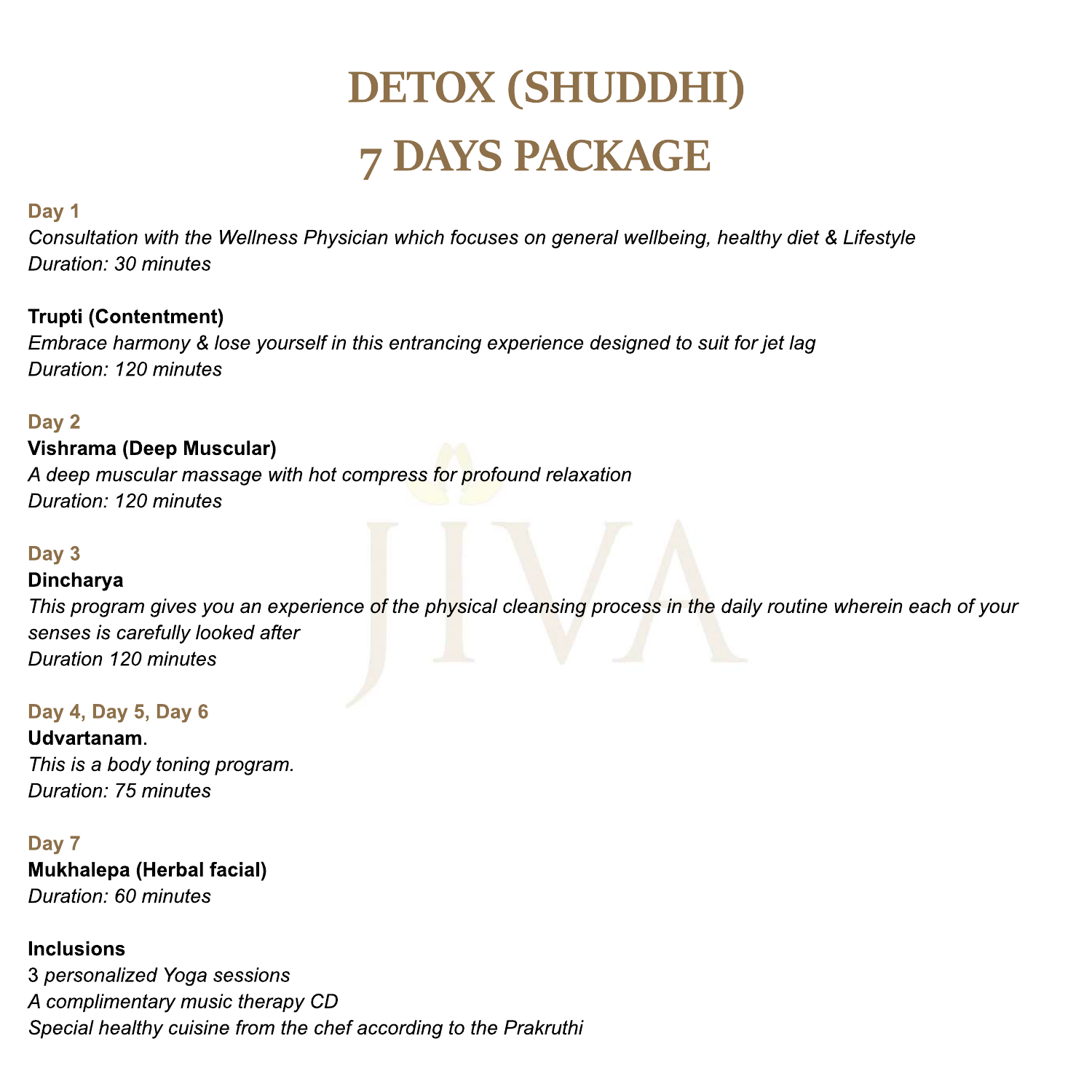## **HOLISTIC (SARVA)**

RO

praé=

 $F^{addh\hat{a}}  
Faith$ 

2100

**MARKETOWN** 

baldiaco-

mituaties

Communication

Asveren

 $\rightarrow$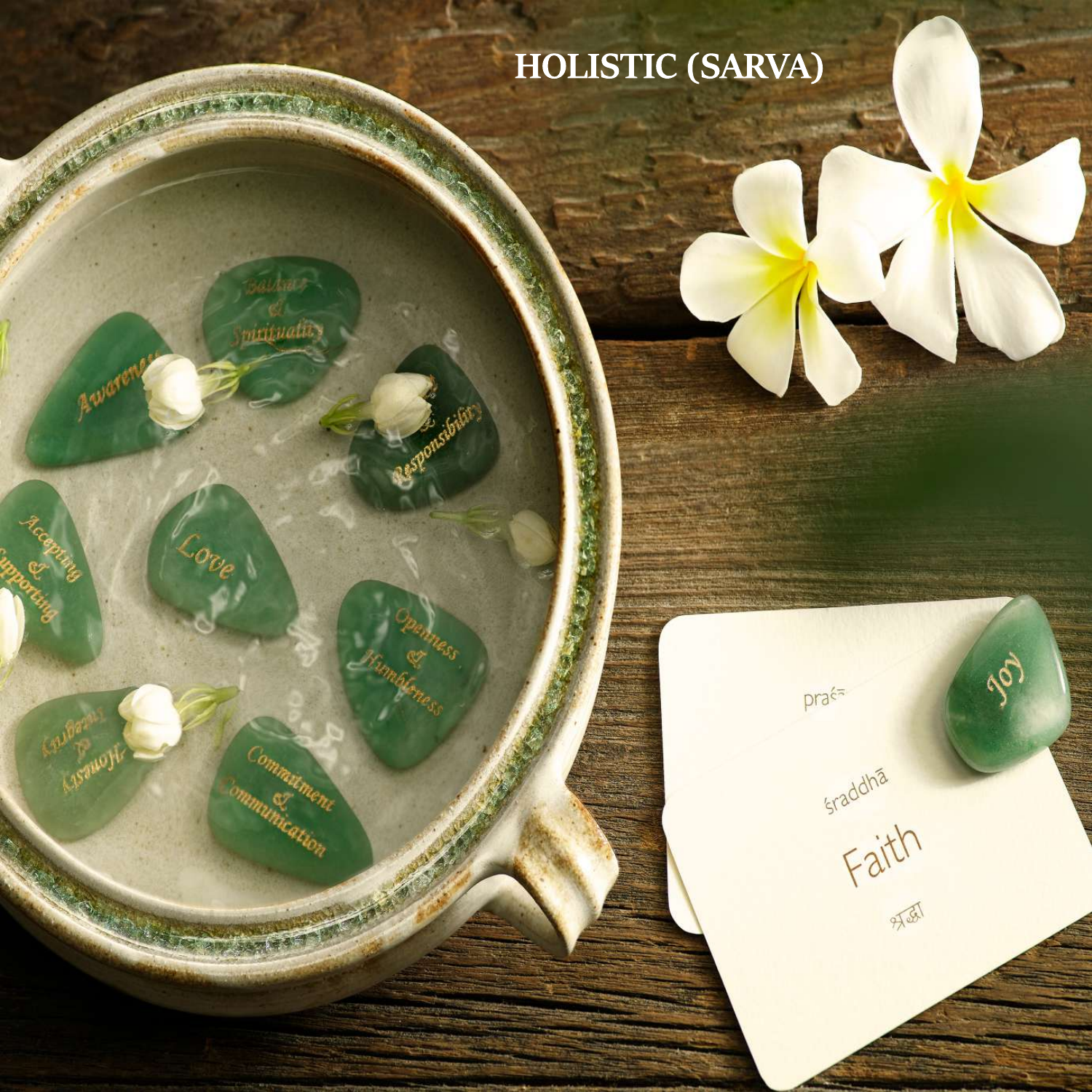# **HOLISTIC (SARVA) 14 DAYS PACKAGE**

#### **Day 1**

*Consultation with the Wellness Physician which focuses on general wellbeing, healthy diet & Lifestyle Duration: 30 minutes*

#### **Trupti (Contentment)**

*Embrace harmony & lose yourself in this entrancing experience designed to suit for jet lag Duration: 120 minutes*

#### **Day 2**

#### **Vishrama (Deep Muscular)**

*A deep muscular massage with hot compress for profound relaxation Duration: 120 minutes*

#### **Day 3**

*Abhyanga with Swedana & Herbal Snana The medicated herbal oil application which will help to enhance blood circulation, reduce stress & remove fatigue, pains Duration: 90 minutes*

#### **Day4, 5,6,7,8**

**Udvartanam** *This is a body toning program Duration: 75 minutes*

#### **Day 9**

#### **Dincharya**

*This program gives you an experience of the physical cleansing process in the daily routine wherein each of your senses is carefully looked after Duration: 120 minutes*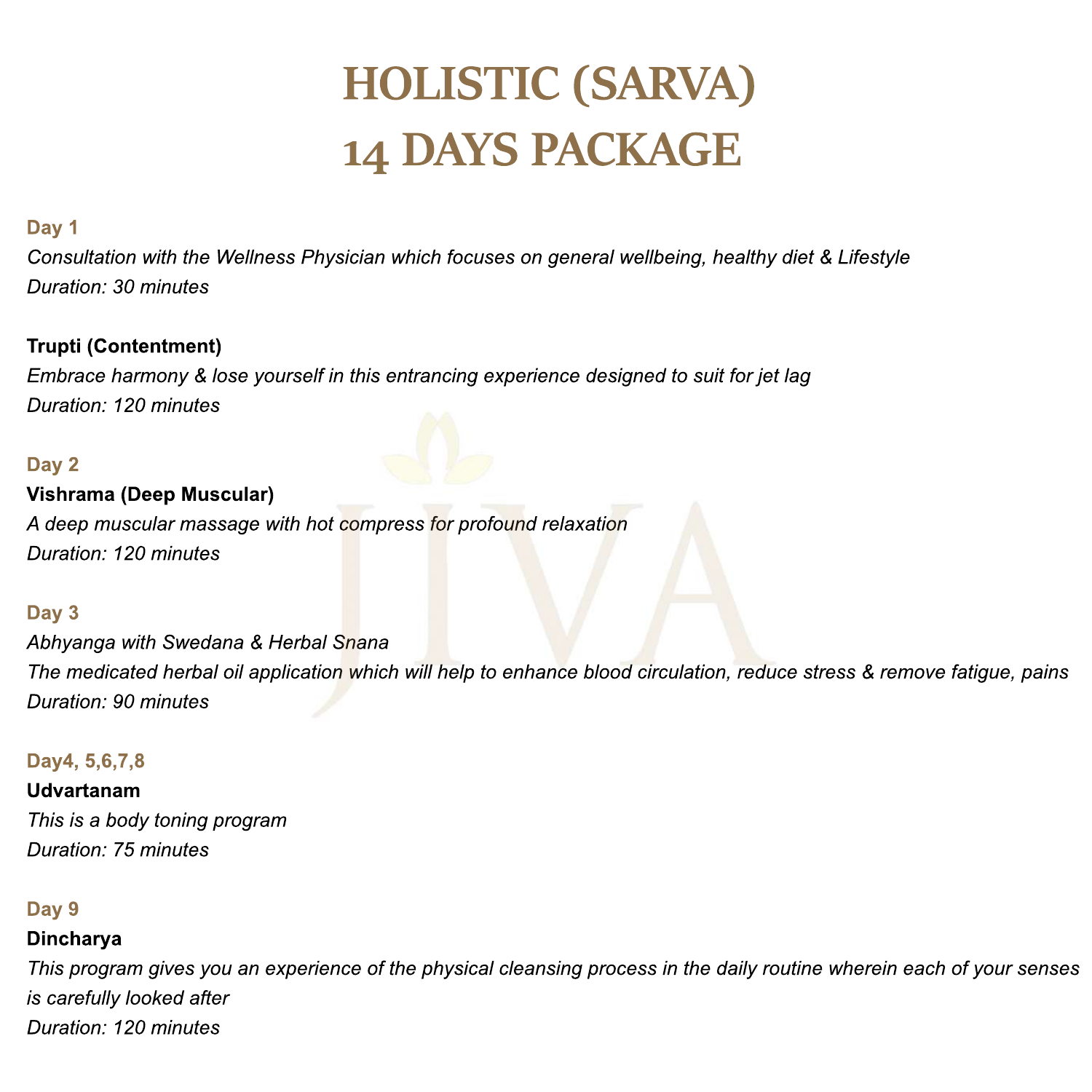## **HOLISTIC (SARVA) 14 DAYS PACKAGE**

#### **Day 10**

#### **Champi (Indian Head massage)**

This luxuriant hair invigorating treatment is believed to promote hair growth, restore the natural sheen & glossiness of the hair fiber

Duration: 45

#### **Day 11**

#### **Vishuddhi.( Detox)**

Exfoliation is performed using silk gloves to stimulate the circulation of blood, lymph & energy Duration: 120 minutes

#### **Day 12**

#### **Indian Aroma Therapy**

This is a relaxing experience with our essential signature oils Duration: 60

#### **Day 13**

#### **Signature Facial**

Using our exclusive range of 100% natural & rare hand blended products, our signature facial is tailored to suit all skin types

Duration: 90 minutes

#### **Day14**

#### **Inclusions**

5 personalized Yoga sessions

A complimentary music therapy CD

Special healthy cuisine from the chef according to the Prakruthi